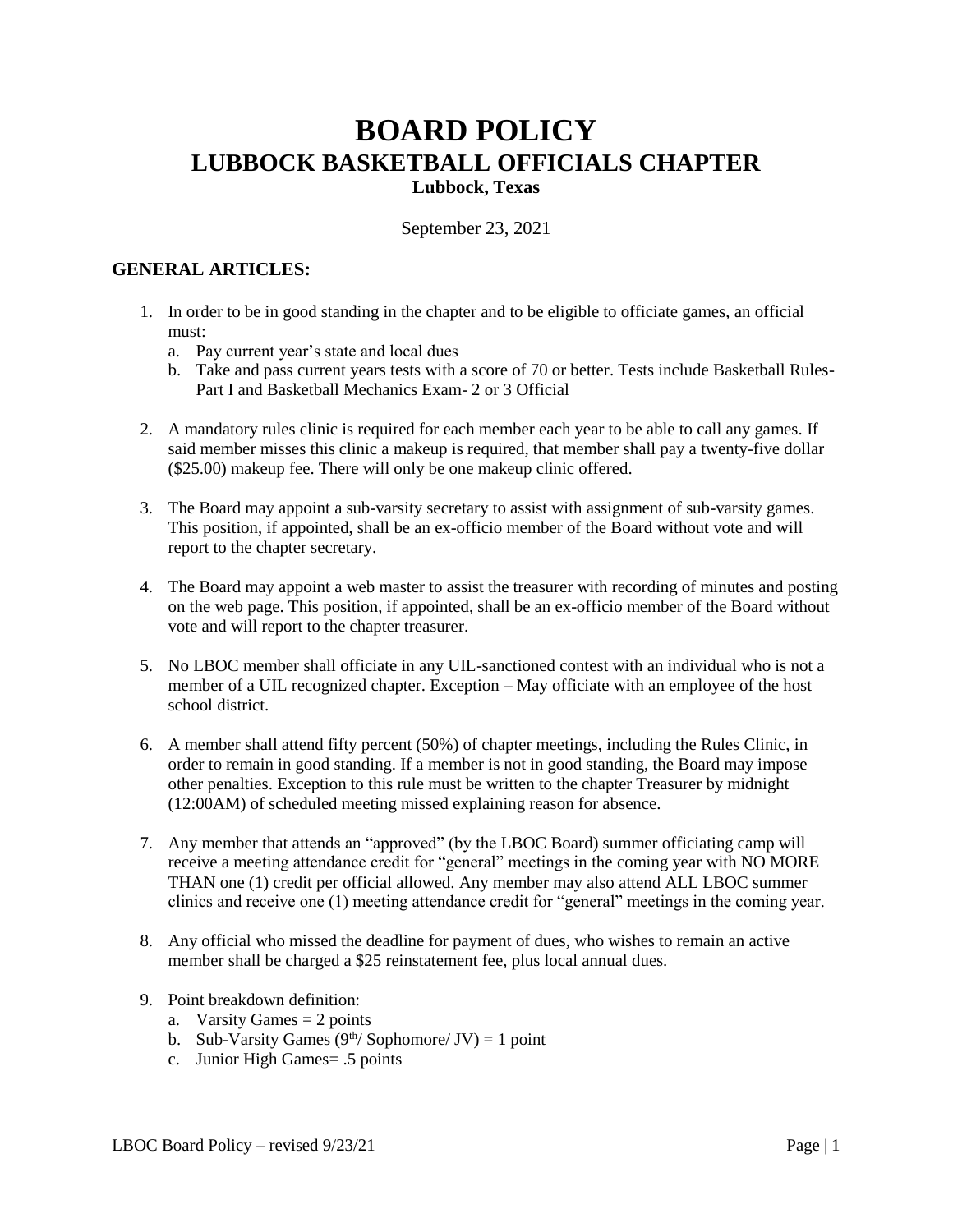- 10. In order to obtain points, a point sheet must be turned into the treasurer by stated date each year.
- 11. Board requires officials to be dressed and ready to go on the floor 15 minutes before scheduled tip. Failure to do so can and will result in being brought before the board for disciplinary action.
- 12. The Board reserves the right to refuse to accept dues from any individual.
- 13. The Board may remove from office any member who fails to perform assigned duties and tasks with due cause. The Board will utilize the due process outlined in the LBOC Constitution.

#### **ASSIGNMENTS:**

- 1. All games will be scheduled by the assigning secretary, except tournament games. Tournament assignors must send the assignments for their respective tournament into the chapter secretary prior to the beginning of the said tournament. (The tournament assignor will be responsible to ensure officials are paid based on UIL mandated game fee schedule.)
- 2. Playoff Eligibility:
	- a. Members must obtain a MINIMUM of 30 points to be eligible
	- b. A maximum of 10 points may be obtained through tournament assignments
	- c. The remainder of the points needed must be obtained through assignments made by the assigning secretary

## **ASSIGNING SECRETARIE'S:**

- 1. No switching of assigned games is permitted, this includes Jr. High through Varsity assignments. Exception to this rule is only permitted with the knowledge and approval of the chapter secretary prior to the game. The fine shall be \$25.00 per game.
- 2. When scheduling games, the following will be taken into consideration but not limited to: availability, distance, scratch list (schools & officials), complaints, playoff experience, camps, improvements, etc. …

## **CRITERIA FOR VARSITY OFFICIATING - REGULAR SEASON ASSIGNMENTS:**

In order to be eligible to officiate regular season games an official must:

- a. Take and pass current years tests with a score of 80 or better. Tests include Basketball Rules Part I and Basketball Mechanics Exam - 2 or 3 Officials
- b. All varsity officials are required to officiate a preseason scrimmage.
- c. All varsity officials are required to attend a board approved Educational opportunity (camp) a minimum of once every three calendar years. It is the official's responsibility to turn that information into the chapter treasurer. **Starting May**  $5<sup>th</sup>$ **, 2021.**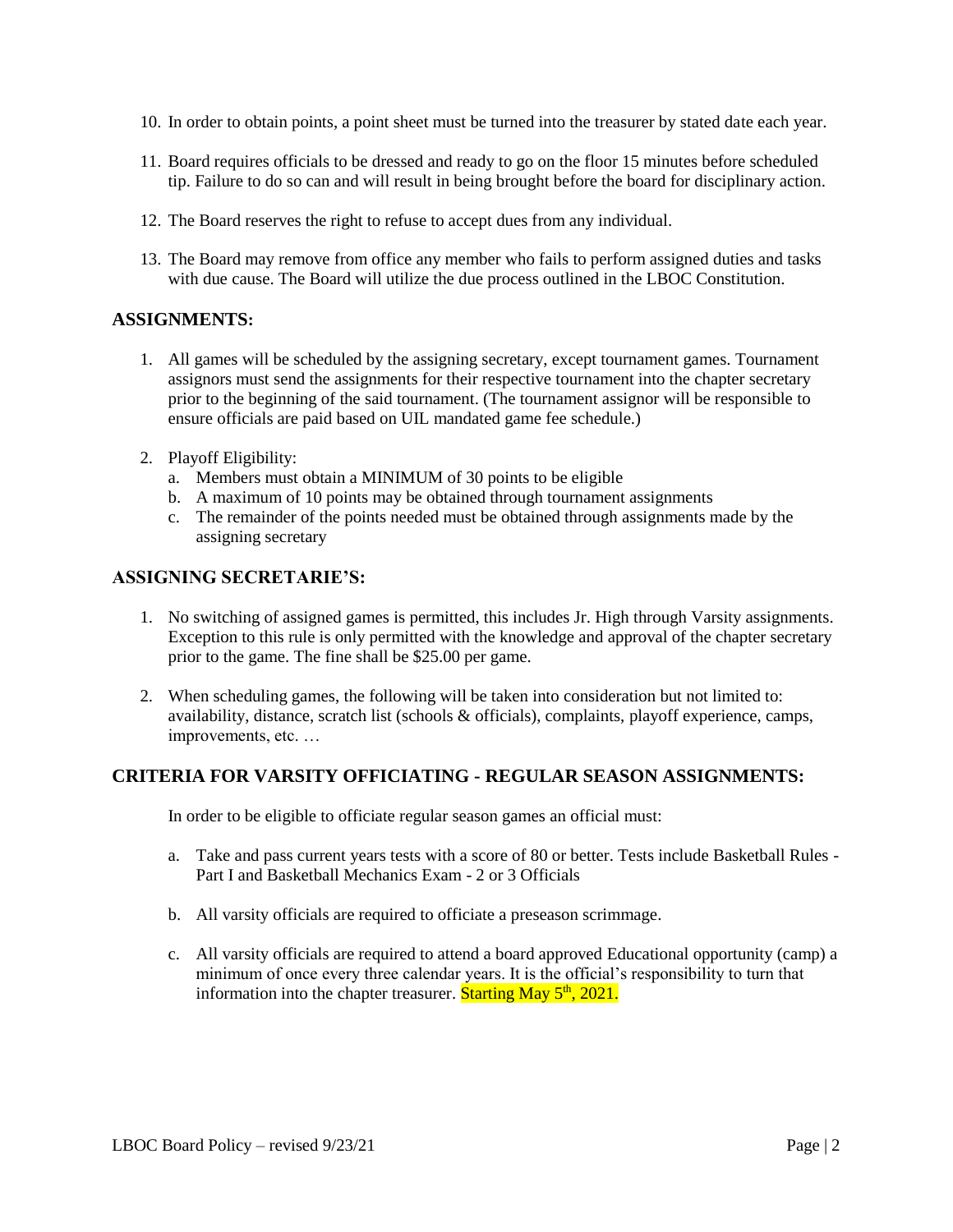# **CRITERIA FOR POST-SEASON ELIGIBILITY OFFICIATING:**

In order to be eligible to officiate Post- Season games an official must:

- a. Official has met all previous requirements for being in good standing in the chapter and requirements for Varsity officiating.
- b. Take and pass current years tests with a score of 90 or better. Tests include Basketball Rules Part I and Basketball Mechanics Exam - 3 Officials
- c. Official must have officiated 30 points worth of chapter assigned games in the current season (see #2 in Assignments Section of Board policy)

# **CRITERIA FOR BEING CONSIDERED TO REPRESENT LUBBOCK CHAPTER AT REGIONAL FINAL/STATE TOURNAMENTS:**

In order to be eligible to officiate Regional Final/ State tournament games an official must:

- a. Official has met all previous requirements for post season officiating
- b. Any official selected to call any UIL Regional Final or State Tournament games must accept within 24 hours of notification. It is strongly suggested that all selected officials will travel together to their respective tournament game site.
- c. Official must have been a member "in good standing" at the end of the previous season and must also maintain status through current season.
- d. Official must have signed the "Commitment to Represent" form that is made available to all members by the stated deadline. The form states that those members who wish to be in the pool of candidates for consideration to represent the chapter on a potential regional final or state tournament crew agree, in writing, to accept the assignment should they be honored with such. If the official is unable to meet the commitment of the assignment, the Board reserves the right to determine any needed disciplinary action that is appropriate for not honoring the assignment.

## **COMMITTEE FOR SELECTION OF REGIONAL FINAL/STATE TOURNAMENT CREW NOMINEES FOR LBOC:**

- 1. The Lubbock Basketball Officials Chapter will install a committee each year for the purpose of formulating crews to submit to the UIL for consideration as regional final and/or state tournament officials annually. The committee shall be made up of:
	- Assignment Secretary
	- THSBOA Representative (or state representative)
	- Chapter President
	- 2 At-Large Chapter Members
- 2. The committee shall formulate a plan for which to use resources and input as they deem necessary to select the best possible crews to represent the LBOC at regional final/state tournaments. Need to report the results of the committee to the board.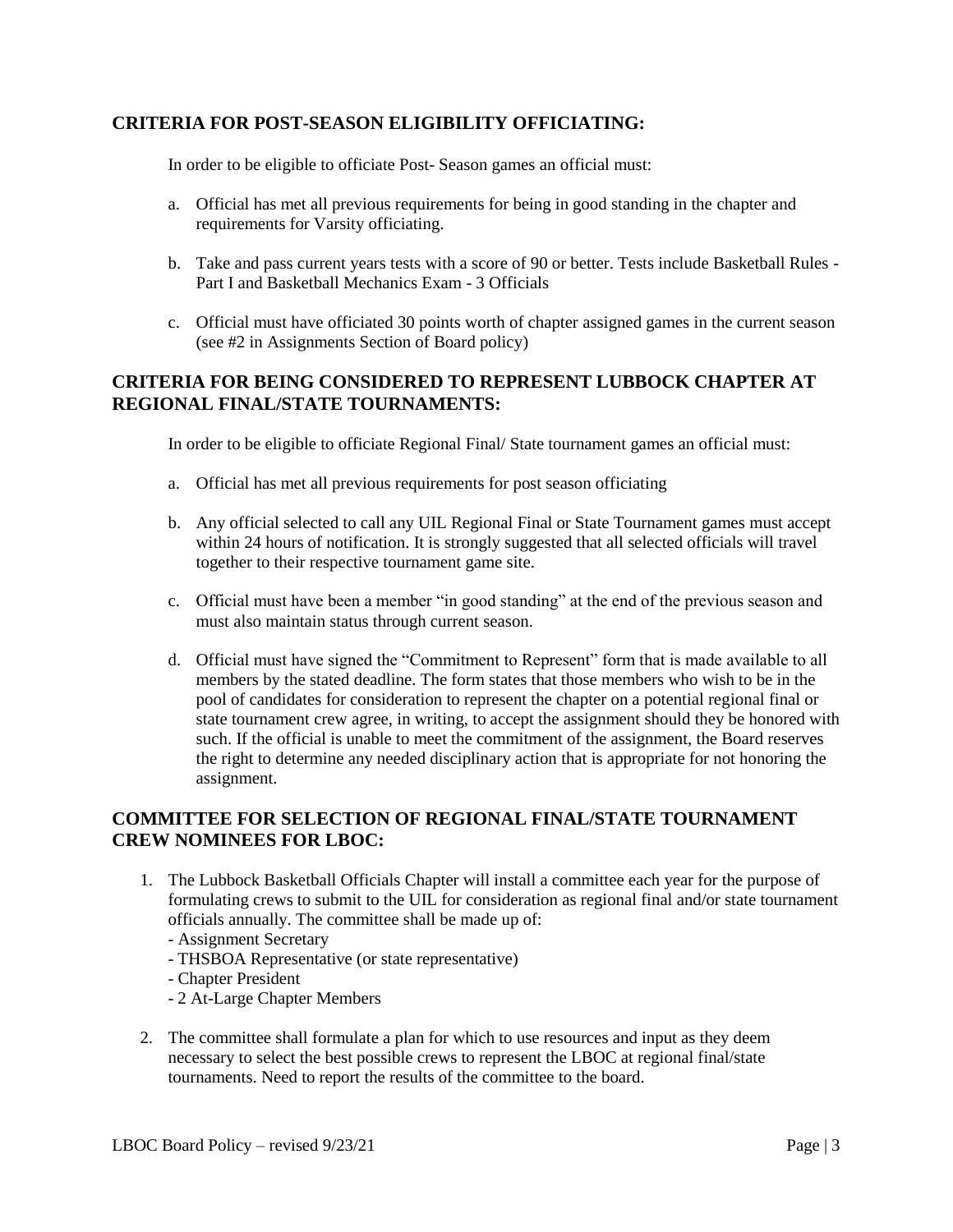# **SOCIAL MEDIA POLICY**

- 1. It shall be considered a violation of chapter policy and be deemed a breach of ethical conduct for any member of the LBOC to knowingly post, submit, or place onto social media sites of any nature, information pertaining to teams, coaches, schools, players and fellow officials, regarding any assignments from the LBOC.
- 2. Furthermore, it shall be considered a violation of the Conflict of Interest policy of the LBOC for any member to officiate in any game that involves a team, coach, school or player that is or has been referenced on any social media site by that member.
- 3. The penalty for such will include an appearance before the Board with penalties levied based on Board recommendation.

## **ANNUAL CHAPTER AWARDS PROGRAM - LBOC RECOGNITION COMMITTEE**

- 1. Each year the Lubbock Basketball Officials Chapter shall accept nominees for annual chapter awards: Virgil L. Johnson Honorary Lifetime Membership Award, LBOC Golden Whistle Award and LBOC Newcomer of the Year Award. Any chapter member "in good standing" may submit nominees for the respective awards (criteria for each award is on LBOC website).
- 2. The chapter member nomination period is from January 1 thru April 15. Nomination forms are on the LBOC website. All completed forms shall be submitted to the committee chairman before the deadline. Committee nominations will occur during the scheduled committee meeting to discuss nominations.
- 3. A committee made up of members of the LBOC will be tasked with reviewing nominees and selecting award winners each year based on the following LBOC Recognition Committee stipulations:
	- a. The Recognition Committee will be appointed by the Board of Directors.
	- b. The Recognition Committee will be a standing committee and an appointment to the committee must be accepted by the member.
	- c. The Committee will be an eleven-member committee made up of the following: - Chairperson (Appointed by Board) -Chapter President -Chapter Secretary -Chapter Treasurer -THSBOA State Representative -Six (6) chapter members selected by the board of directors.
- 4. A member of the committee may not hold two committee spots concurrently.
- 5. The appointed person(s) will remain on the committee until:
	- a. They resign from the committee
	- b. Become inactive
	- c. Are no longer in good standing with the chapter
	- d. Leave their position on the Board of Directors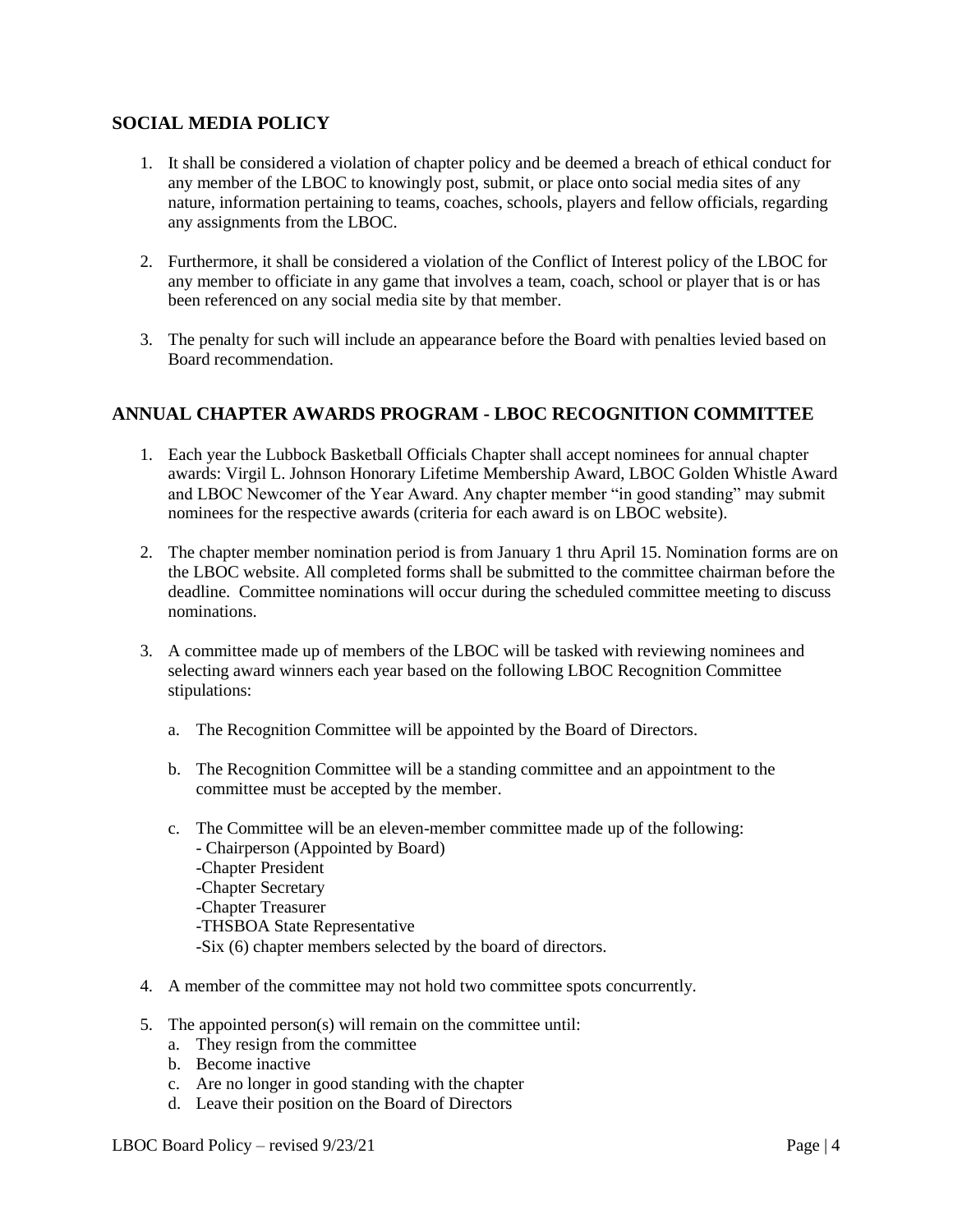- e. Serve four years on the committee as an appointed member
- 6. If a committee member leaves the committee for any of the aforementioned reasons, the current Board of Directors will appoint a replacement for that member. Any member may be reappointed by the Board of Directors.
- 7. The committee chairperson will be responsible for the following:
	- a. Identifying and reporting to the Board of Directors, any members of the committee who are ineligible to be part of the committee.
	- b. Coordinating nominations and selection of the yearly winners.
	- c. Vote only in the event that there is a tie in the committee voting.
	- d. Presenting the winners to the Board of Directors.
	- e. Coordinating the selection of the yearly awards with the funding entity.
	- f. Notifying the winners of the three awards.
	- g. Presenting the winners with their awards during the first stated chapter meeting the following season (may opt to re-schedule pending availability of award winners to attend.)
	- h. Attending all committee meetings that are relative to the awards.
- 8. The other committee members will be responsible for the following:
	- a. Accepting nominations, in writing, from any member of the chapter.
	- b. Submitting Committee Nominees during called Committee Meeting
	- c. Contributing to the discussion of the nominees for the awards.
	- d. Voting on the nominees for the awards.
	- e. Selecting the physical awards each season, to be awarded to the winners.
	- f. Attending all committee meetings that are relative to the awards.

## **ETHICS COMMITTEE**

- 1. The Lubbock Basketball Officials Chapter will install a fact finding committee with the objective of investigating any alleged violation of ethics or behavior based of the LBOC Constitution, By-Laws, or Board Policy. All allegations will be investigated by the committee.
- 2. The committee will consist of five (5) members:
	- Past President
	- Division Rep
	- Three (3) non-board chapter members:

\*The three (3) non-board chapter members will need to be a Division 1, 2, or 3 and a member in good standing. The selection of the three (3) members will be selected by the Chapter President. Members will be brought to the Board for consideration and Board vote approval. The duties of the elected members to the committee will begin when elected and will end the Monday following the UIL Boys State Tournament for that season.

- 3. All members of this committee will sign a confidentiality agreement. Failure to uphold the agreement will result in being removed from the committee. The Board will replace any expelled committee member with appropriate member to complete the season. The removed member(s) MAY have disciplinary actions brought against them.
- 4. The Division Rep will serve as the chairman of the committee and be assigned based on the members division that is in question.